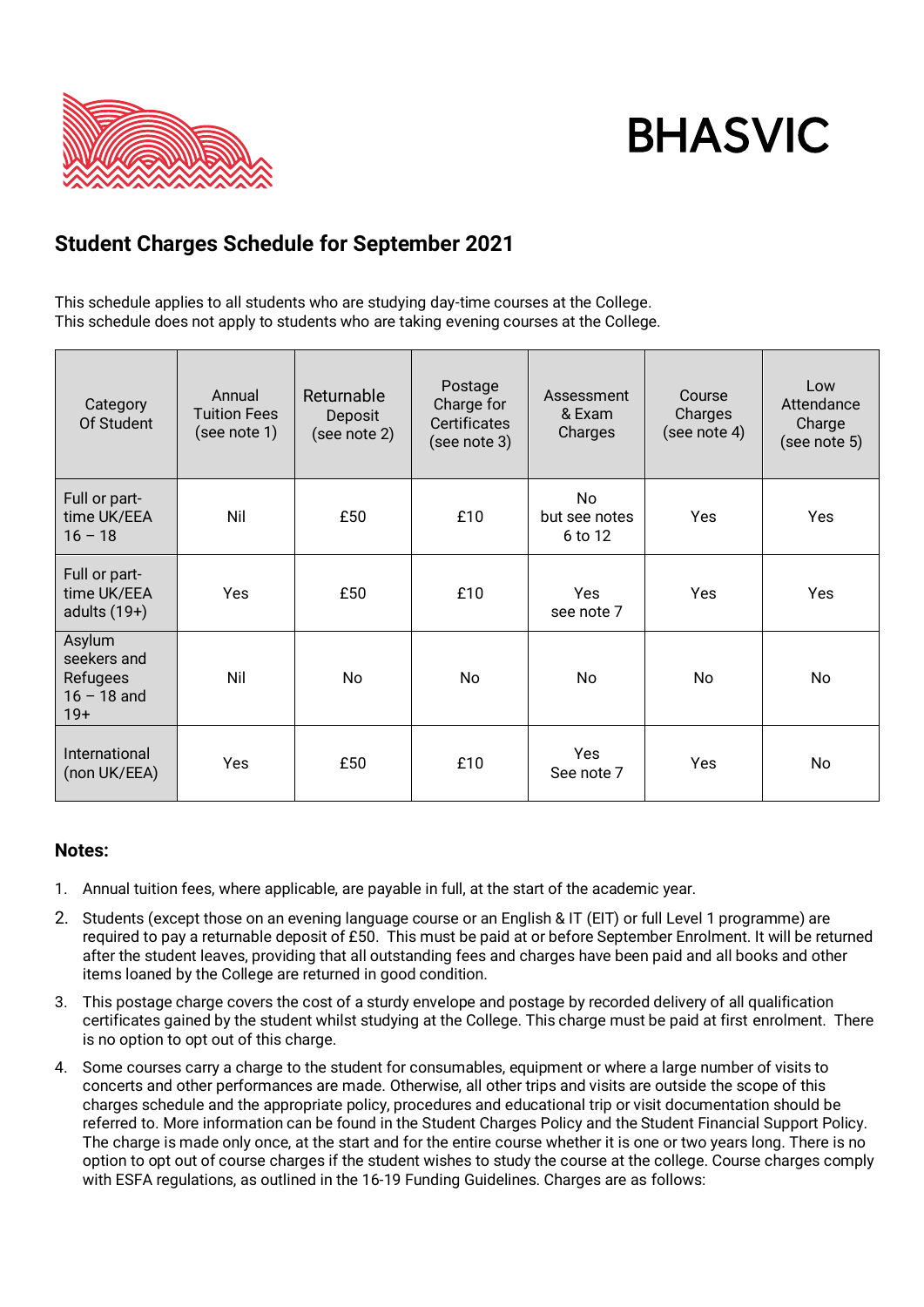| Courses                                    | £ Overall Charge<br>(ie payable only once) | Length of<br><b>Course (years)</b> |
|--------------------------------------------|--------------------------------------------|------------------------------------|
| Dance A level                              | 100                                        |                                    |
| Digital Art Portfolio                      | 40                                         |                                    |
| Drama & Theatre Studies A level            | 150                                        | 2                                  |
| <b>Drawing for Textiles Portfolio</b>      | 40                                         |                                    |
| Fine Art A level                           | 190                                        | 2                                  |
| Geography A level                          | 50                                         | $\overline{2}$                     |
| Graphics A level                           | 190                                        | $\overline{2}$                     |
| Graphics AS level (Y2 students)            | 95                                         |                                    |
| Graphics Portfolio                         | 40                                         |                                    |
| Life Drawing Portfolio                     | 40                                         |                                    |
| Performing Arts BTEC                       | 100                                        | 2                                  |
| Photography A level                        | 190                                        | 2                                  |
| Photography for Beginners Portfolio        | 40                                         |                                    |
| Photography for Photographers<br>Portfolio | 40                                         |                                    |
| <b>Textiles A level</b>                    | 190                                        | $\overline{2}$                     |

- 5. Normally, students whose attendance falls below 90% by the time examination or assessment entries are made, and where there is no justifiable reason for this (such as difficult personal circumstances), will be required to pay a £50 contribution towards the cost of assessment (see College Attendance Policy).
- 6. All associated charges to do with examinations and assessments are published to students in good time before the relevant exam or assessment season starts. Other associated charges, such as review of marks, are published with results.
- 7. Adult students are required to pay for their examination entries and must do so before an entry is made.
- 8. All students who re-take an examination must pay the full cost before an entry is made, unless this is a GCSE Maths or English retake and they are studying the GCSE at the College.
- 9. Any student who is withdrawn from an examination may have to pay a 'late withdrawal' charge.
- 10. All students who request a review of their centre-assessed or examination marks must pay the appropriate charge at the time an application is made to the exams office.
- 11. Examination charges are only refundable in exceptional cases.
- 12. Any fees or charges that are not paid by the relevant deadline may result in the student not being entered for assessment or examinations with examination boards and/or the withholding of assessments made by the college.
- 13. If a student is in debt to the college, this may be reflected in references given to employers/ educational establishments.

#### **Related Documents:**

- Student College Contract
- Educational Visits Policy and Procedures
- ESFA Funding Guidance for 16-19 Study Programmes (section 16 g funding conditions in respect of charges to students)
- **Examination Policy**
- Student Attendance Policy
- Student Financial Support Policy
- **Student Charges Policy**
- 16-19 Bursary Fund Guidelines
- 19+ Discretionary Learner Support Fund Guidelines